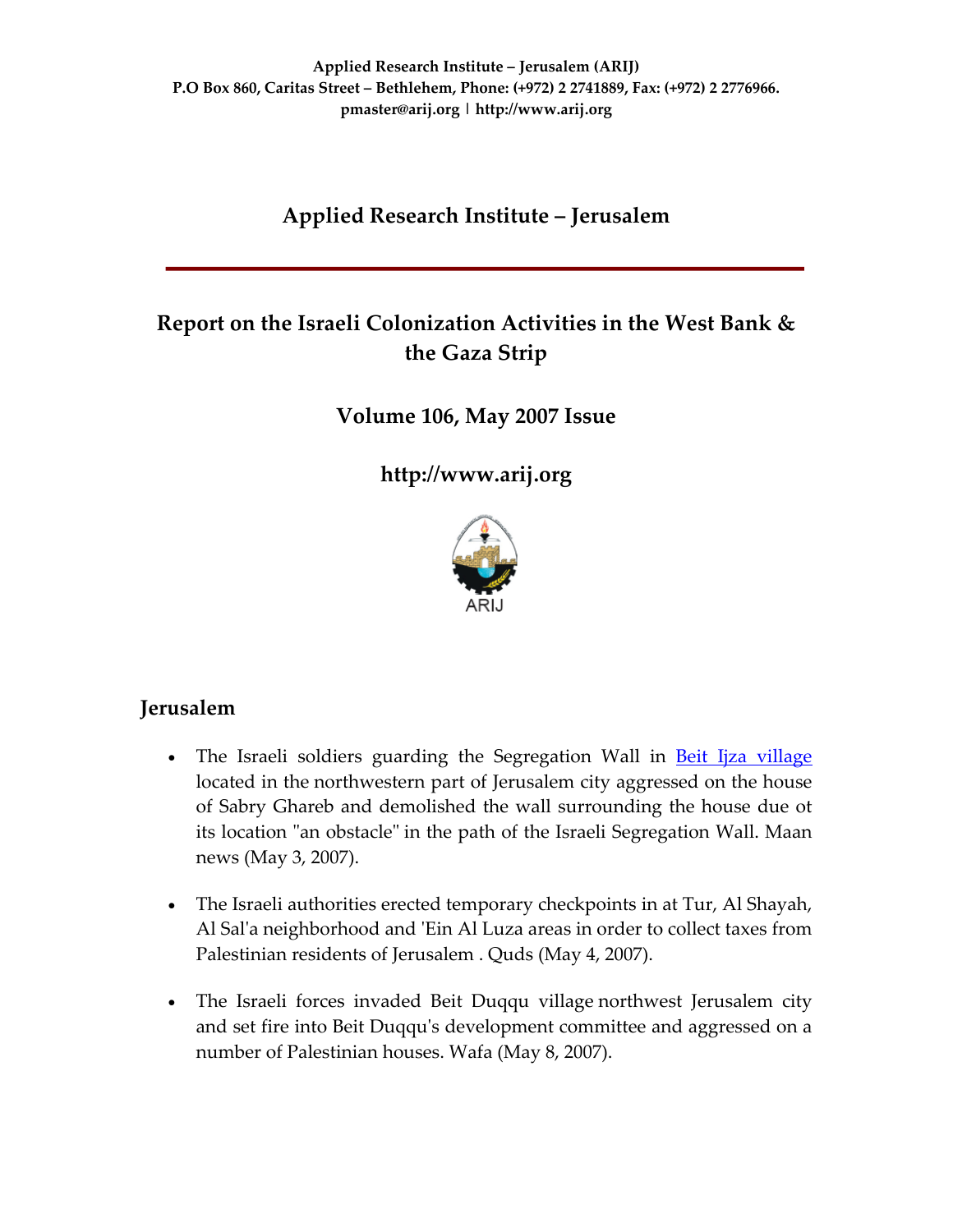- The Israeli bulldozers demolished a handicapped society in Wadi Al Joz neighborhood near the old city of Jerusalem owned by Hani Totah and a house (two apartments) owned by Daoud ʹAli Musa Nasir in Al Esawiya town under the pretext of being built without building permits. Quds (May 9, 2007).
- The Jerusalem's Planning and Construction Committee has approved a plan to build three new Jewish [neighborhoods](http://www.poica.org/editor/case_studies/view.php?recordID=1073) containing 20,000 housing units in East [Jerusalem](http://www.poica.org/editor/case_studies/view.php?recordID=1073) to create continuity between Jerusalem and the Etzion settlement bloc south of the city, and between Jerusalem and the Beit‐El area settlements north of the city.Haaretz (May 10, 2007).
- New Israeli plan to increase the number of Jewish people in Jerusalem city by encouraging more Israeliʹs to settle in the city and relocate all ministryʹs and governmental associations from Tel Aviv to Jerusalem. This plan will coast NIS 650 millions. Quds (May 12, 2007).
- The Israeli governorate decided to specialize NIS 5.75 Millard to develop Jerusalem city. Wafa (May 13, 2007).
- Jerusalem Municipality Court charged the resident Mustafa Isaac Salhab a penalty of NIS 75,000 for not having building permits for his house located in Al Muʹalmen outskirt in Al Ashqariya neighborhood in Beit Hanina. It is worth pointing out that if Mustafa did not pay the penalty he will be charged another NIS 200,000 and will demolish his house by his own hands. Quds (May 13, 2007).
- The Israeli Supreme Court looks into three appeals handed by the Palestinian residents of Abu Dis and Al Sawahra Ash Sharqiya due to the construction of the Segregation Wall on the villages land. Quds (May 15, 2007).
- The Israeli authorities took over 40 dunums of lands owned by Abu Rayala family in Al 'Essawiya town in order to expand the existing ʺAdumim fortressʺ military base. Moreover, the Israeli authorities will construct 3500 housing units with hotels and resorts on the lands of the Al ʹEssawiya. Quds (May 16, 2007).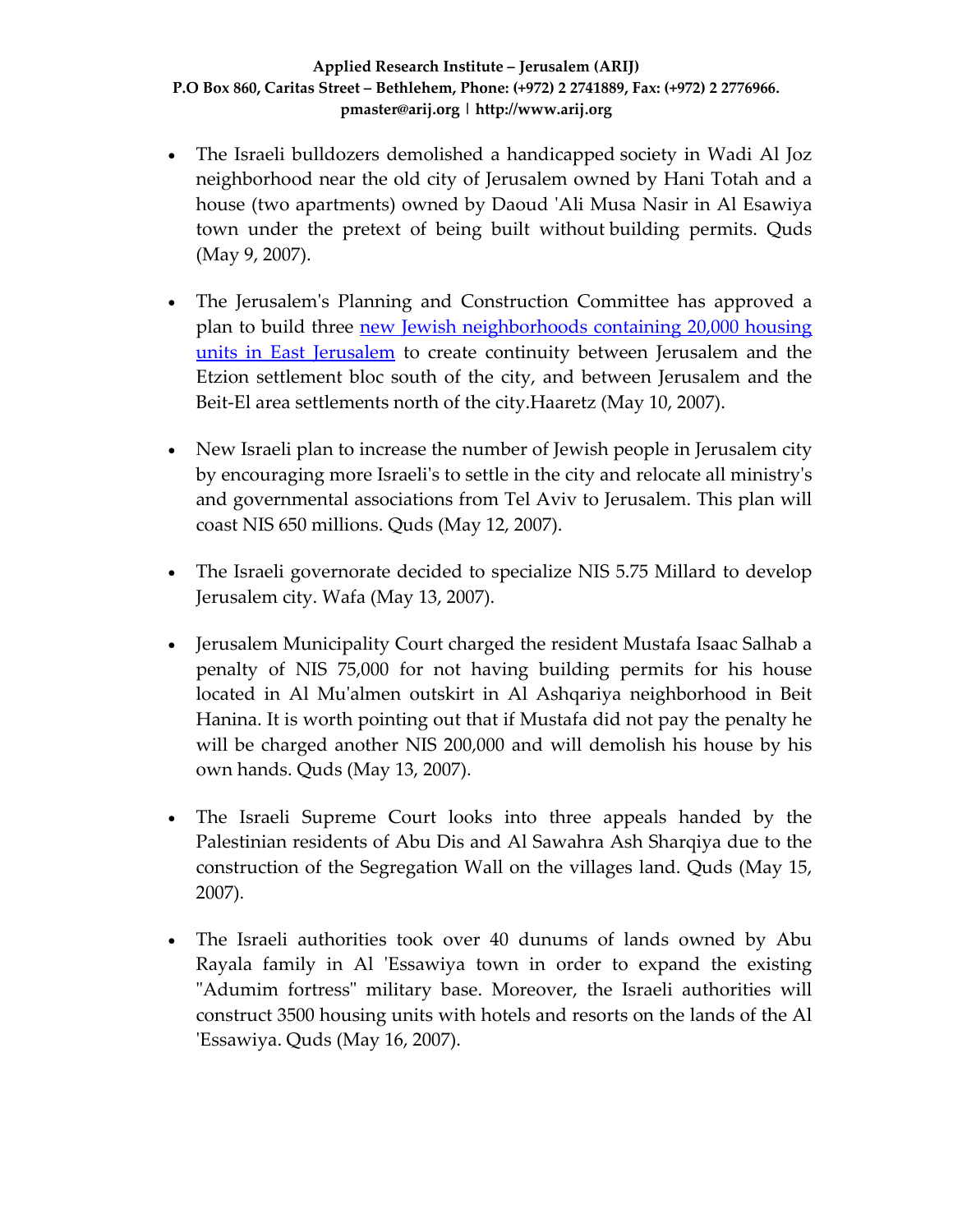- The Israeli bulldozers demolished four under construction houses in Sur Bahir neighborhood south of Jerusalem city which belong to Salem Al Bakhet and Ayman Hamad under the pretext of being unlicensed. Quds (May 21, 2007).
- The Israeli troops aggressed on the house of Iyad Sabta in Beit Hanina and caused severe losses to properties. Quds (May 22, 2007).
- Jerusalem court postponed the demolition of four houses owned by 'Ayed Qanbar, Fawziya Abu Nab, Amin Al Shewaiky and Hani Al Shewaiky in Ras Al ʹAmoud neighborhood and in Beit Hanina. Quds (May 22, 2007).
- The Israeli authorities handed about some residents of Beit Hanina, Shuʹfat, Sur Baher, Umm Tuba and Jabal Al Mukkabir military notices to demolish their houses under the pretext of being unlicensed. Wafa (May 22, 2007).
- The Israeli settlers of 'Ataret Kohanim tried to take over the Palestinian committee of Al Saraya in the old city of Jerusalem . Quds (May 27, 2007).
- The Israeli bulldozers demolished without any pre-notification the house of Zeinab Ibrahim Qabaga in Qanater Khdair area in the old city of Jerusalem under the pretext of being unlicensed. Moreover the IOF demolished two houses in Sharafat south of Jerusalem which belong to 'Ali Mahmud 'Layan (100 m<sup>2</sup>) and 'Abed El Karim Mesh'al and another house (100 m²) in Beit Safafa near Gilo settlement which belong to Husam ʹAli Salman under the same pretext. Quds (May 29, 2007).
- The Israeli police hindered Palestinian Muslims from burying their dead people near the wall from the southeastern part of Al Aqsa Mosque. Quds (May 30, 2007).
- Excavation activities are taking place in 9 areas in the old city of Jerusalem committed by the Israeli Ministry of historical sites and the Israeli committeeʹs of ʹAtert Kohanim and Al ʹAd. The nine places are: Al Sahra gate north of the old city, Islamic neighborhood, 'Ein Silwan, Giv'ati near the southern wall of the old city, Zion Mountain, Wailing Wall, Al Magharba gate and Hatfotsot religious school in Zion Mountain. Quds (May 31, 2007). Click here for more [information](http://www.poica.org/editor/case_studies/view.php?recordID=1053)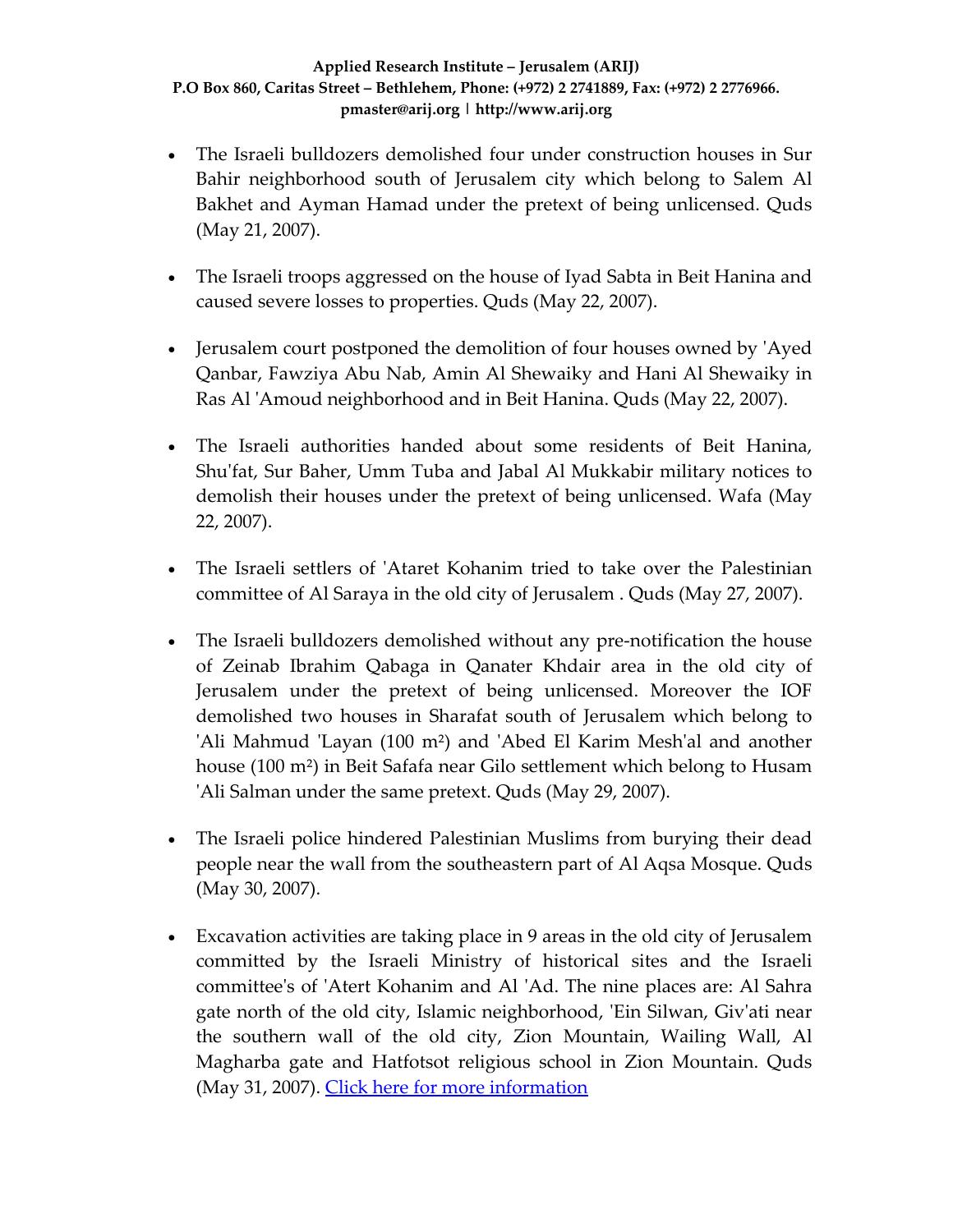### **Bethlehem**

- Despite the decision of the Israeli Supreme Court to evacuate Haniel settlement near Al Khadr [village](http://www.poica.org/editor/case_studies/view.php?recordID=942), the only Israeli family is refusing to leave and Palestinians are hindered to access their lands. Among owners known was Saʹed Khadr. Quds (May 2, 2007)
- The Israeli forces aggressed on the lawyer's union residency in Al Khadr village in Bethlehem and caused severe losses. Wafa (May 3, 2007).
- The Israeli troops and under heavy barrage of gunfire staged into Al Duha town west of Bethlehem city, surrounded the house of Nidal Malash and demolished the wall that surrounds the house. Wafa (May 7, 2007).
- The Israeli bulldozers demolished the 70 m<sup>2</sup> poultry in Al [Walajeh](http://www.poica.org/editor/case_studies/view.php?recordID=1072) village to the west of Bethlehem city, razed lands and uprooted tens of trees in the nearby lands. Wafa (May 9, 2007).
- The Israeli troops and under heavy barrage of gunfire staged into Al Shawawra village east of Bethlehem city and surrounded the house of Ahmad ʹAwad Suleiman Salem. Wafa (May 10, 2007).
- The Israeli bulldozers razed 130 dunums of lands owned by 'Abed Allah Abu Sway in Artas [village](http://www.poica.org/editor/case_studies/view.php?recordID=1074) south of Bethlehem city in an attempt to expand the nearby Efrat settlement. Wafa (May 16, 2007).
- The Israeli settlers accompanied by the Israeli Forces uprooted tens of trees planted in Wadi Artas in the [village](http://www.poica.org/editor/case_studies/view.php?recordID=1074) of Artas to the south of Bethlehem city in order to construct part of the Wall on the lands. Wafa (May 20, 2007).
- The Israeli Surveyors surveyed lands in Al Walaja village to the west of Bethlehem city in order to construct the Wall. Wafa (May 21, 2007).
- The IOF broke into Al Naqa' Islamic committee in Al Duha town west of Bethlehem city, dynamited entrances and caused severe losses. Wafa (May 23, 2007).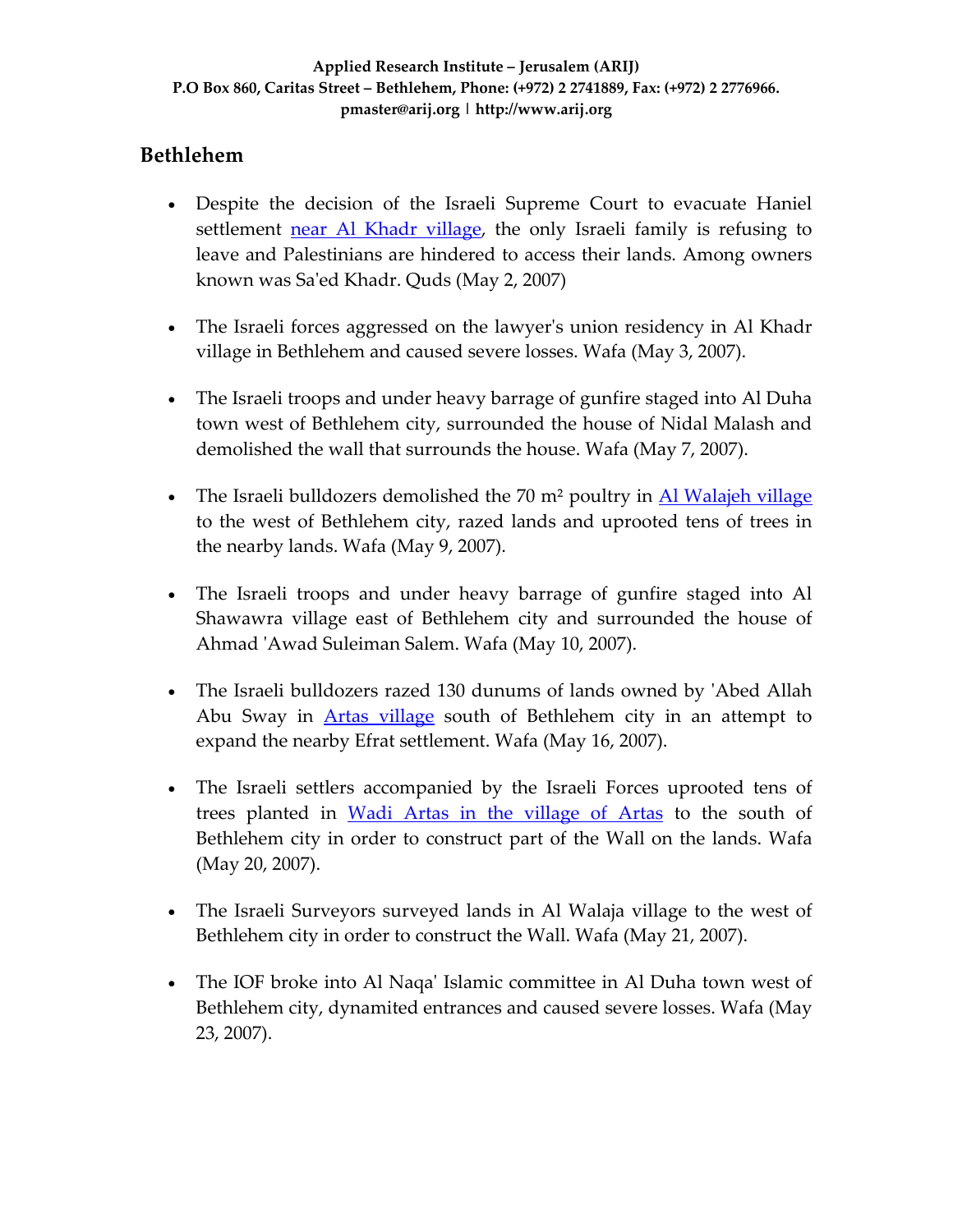- The Israeli occupation forces broke into Iqra' society in Al Saff streetin Bethlehem city, broke the society's door entrance and caused severe damages to the properties. Wafa (May 24, 2007).
- The Israeli settlers of Efrat set fire into ten of dunums of lands planted with 200 Vine trees owned by Muhammad Yacoub Daʹdouʹ in Al Khadr village. Quds (May 27, 2007)

### **Ramallah**

- The IOF set fire into vats areas of lands planted with Olive and Wheat which belong to Khalil Muhammad in Bilʹin village in Ramallah. Wafa (May 18, 2007).
- The IOF erected temporary checkpoint in Al Berih city in Sath Marhaba area in Ramallah and hindered Palestinian access. Wafa (May 26, 2007).
- The IOF erected temporary checkpoint near Beit 'Ur Al Tahta and hindered tens of Palestinians from accessing the village. Wafa (May 28, 2007) .

## **Qalqilyia**

- The Israeli authorities handed out [military](http://www.poica.org/editor/case_studies/view.php?recordID=1067) order to Kafr Qadum village [council](http://www.poica.org/editor/case_studies/view.php?recordID=1067) stating the confiscation of lands owned by the residents in an attempt to construct a military road separating the village from the settlement of Kidumim. Moreover the Israeli settlers of Kidumim uprooted 450 Olive trees owned by Gamel Hasan Khadr in Jit town. Maan news (May 7, 2007).
- The IOF erected a temporary checkpoint on the eastern entrance of 'Azun town in Qalqiliya and abstracted Palestinian movement between Tulkarm and Qalqiliya governorates. Moreover, the IOF constructed earth mounds and cement blocks on the eastern entrance of the town which is used by residents of 'Ezbat Al Tayeb to reach 'Azun. Wafa (May 19, 2007). [Click](http://www.poica.org/editor/case_studies/view.php?recordID=1052) here for related [information](http://www.poica.org/editor/case_studies/view.php?recordID=1052)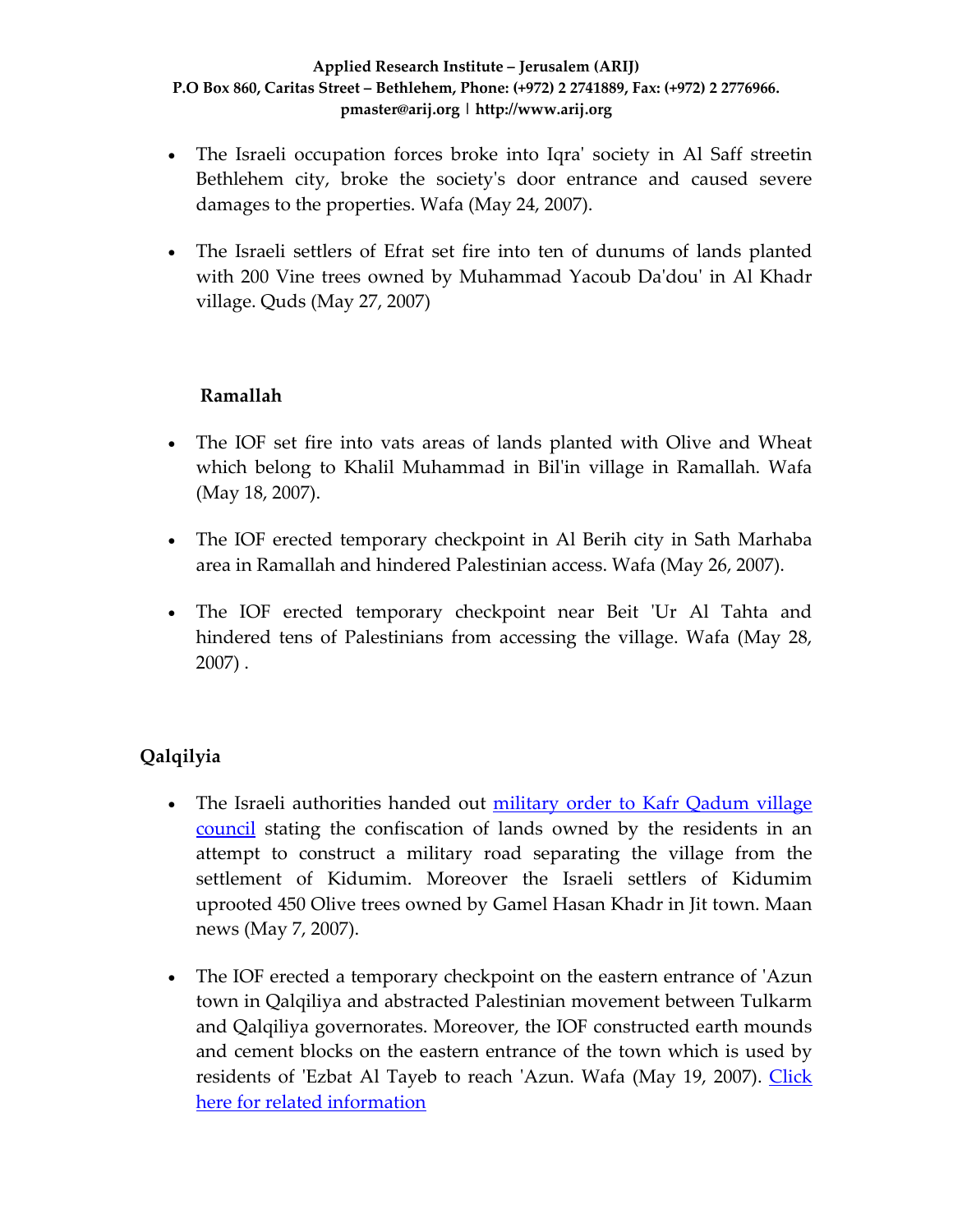- The IOF erected temporary checkpoints on the main roads leading to Qalqiliya city, causing delays for Palestinians heading to their destinations. Wafa (May 21, 2007).
- The Israeli forces and for the third day continued to erect a military checkpoint on the eastern entrance of Qalqiliya city. Wafa (May 28, 2007). Click here for related [information](http://www.poica.org/editor/case_studies/view.php?recordID=1052)
- The Israeli authorities issued tenders to construct 20 housing units in Karne Shomron settlement in Qalqiliya governorate. Peacenow (May 31, 2007).

### **Hebron**

- The Israeli settlers of Susiya continued their aggression on the nearby Palestinian agricultural lands. Among owners known was Khalil Musalam Khalyla. Al Ayam (May 3, 2007)
- Israeli settlers took over a Palestinian building in Hebron city near the Jewish neighborhood in the city. Quds (May 4, 2007)
- The Israeli forces caused severe damages to the house of Muhammad Yunis Abu 'Ayash in Beit Ummar town to the north of Hebron city and caused panic to the dwellers specially children. Wafa (May 5, 2007)
- The Israeli settlers erected a tent on Al Jamjama hilltop northeast of Hebron city nearby a military base in an attempt to construct an outpost. The hilltop is owned by the families of Mer'ib, Mansour and 'Emran. Maan news & Wafa(May 6, 2007)
- The IOF closed Adh Dhahiriya road with earth mounds and road blocks after it was opened by International solidarities days ago. Arabs48 (May 6, 2007)
- The Israeli settlers aggressed on the resident Mahmud Muhammad Ahmad Al Nawajʹa in Yatta town south of Hebron city and tried to confiscate his sheepʹs under the pretext of grazing on lands owned by the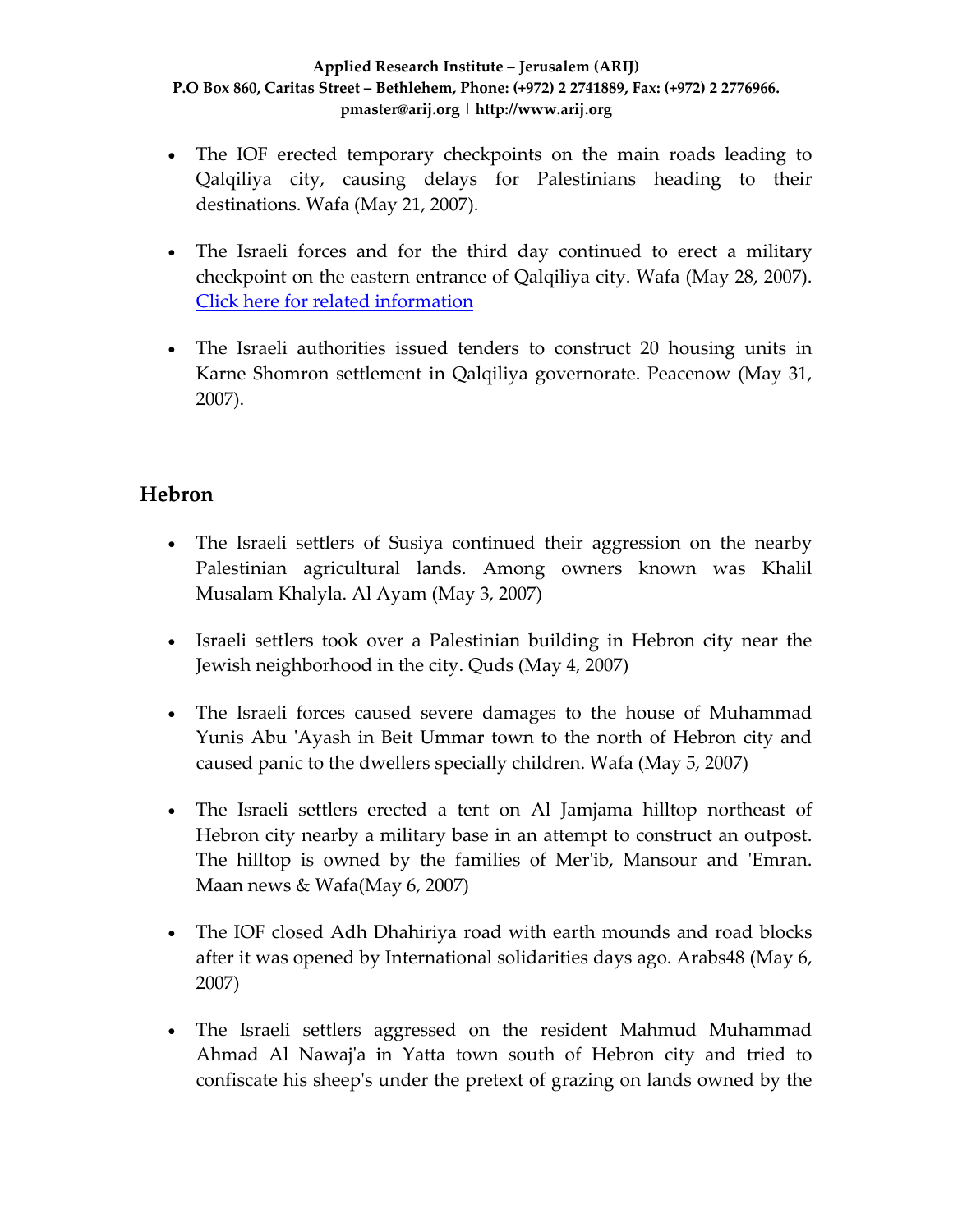state of Israel and that lands are considered as natural reserves. Wafa (May 12, 2007)

- The Israeli authorities' handed out military notices to 11 residents to stop constructing their houses under the pretext of not having building permits in Kherbit Salameh and Faqeqis in Hebron , among building threatened is a Mosque. The threatened houses are located 500 meters away from the Israeli settlement of Negahot. Wafa (May 12, 2007)
- The IOF aggressed on the house of Sa'ed Ibrahim Hegazi Al Zama'reh in Halhul town and caused severe losses to properties. Wafa (May 14, 2007).
- In a report issued by the Association for Civil Rights in Israel (ACRI) and BʹTselem, the Israeli Information Center for Civil Rights in the Occupied Territories , indicates that Palestinians abandoned more than 1,000 homes and at least 1,829 businesses in the center of Hebron due to pressure by the Israel Defense Forces, the police and Jewish settlers. Many of those referred to fled during the second Intifada, beginning in September 2000. In areas of the city close to the settlersʹ neighborhoods, at least 1,014 residential units (41.9 percent of the total number of homes in the area) were abandoned by their residents. Of these, 659 (65 percent) were abandoned during the second Intifada. In addition, 76.6 percent of the businesses were abandoned, 1,141 (62.4 percent) of them during the same period; at least 440 were closed by IOF order. Haaretz (May 14, 2007).
- Utilizing state-of-the-art laser and fiber optics technology, the IOF's Central Command is revolutionizing security for the Jewish community of Hebron in an effort to minimize friction between the settlers and local Palestinians. The plan, drafted by the Central Command's Settlement Protection Division, includes constructing a roof for parts of the Palestinian Casbah in the section of the city under ʹs control. Haaretz (May 15, 2007).
- The IOF handed eight military orders to the residents of Khirbet Slameh near Dura city south of Hebron in order to evacuate their houses preparing them for demolition. Among owners know were: Muhammad Ismaʹil Awlad Muhammad, Emad Yunis ʹOrjan, Kamil Muhammad Hasan Awlad Muhammad (two‐ storey house), ʹAbed Allah Muhammad Abu Karefa, Osama ʹAli Musa Awlad Muhammad and Fayz Muhammad Abu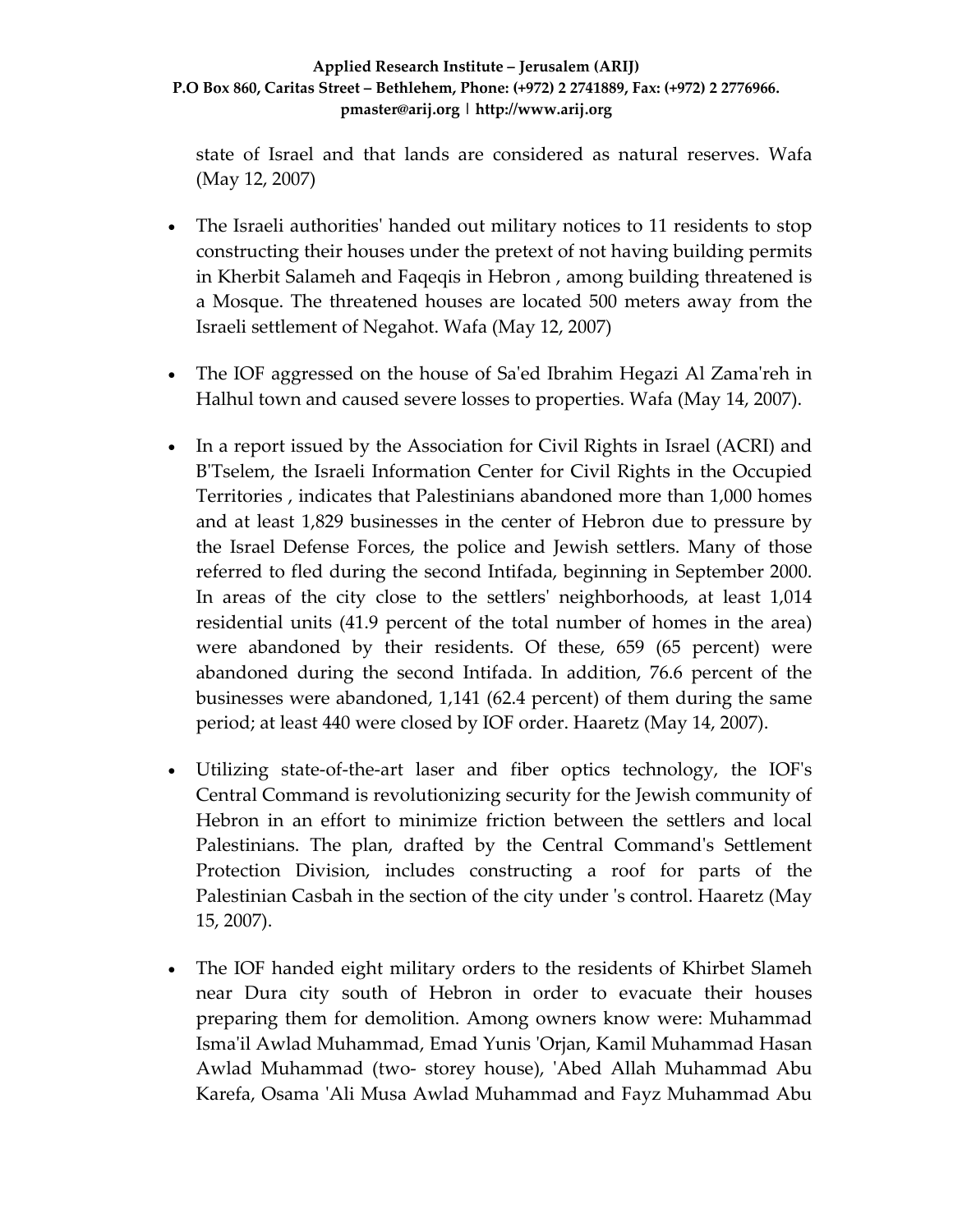Ghalya. Moreover, the IOF handed other military orders to Al ʹAwawda family, Majed Mahmud Abu Sharar and ʹ Ala ʹAbed El Jalil Abu Sharar in Faqaqies village to demolish their houses under the same pretexts. Quds (May 16, 2007)

- The Israeli Forces broke into the nabob office in 'Ein Sara Streetin Hebron city and announced their willing to close it. Wafa (May 22, 2007).
- The Israeli authorities paved the pre-erected road on lands owned by Abu ʹAyash family in Beit Ummar town north of Hebron city. Wafa (May 27, 2007).
- The Israeli Forces staged into Al Baq'a area near Kharisena settlement east of Hebron city and demolished two houses owned by Emad Muhammad Bader Jaber (Two storey house 240 m²) and Hani Salim Fadel Jaber (130 m²) claming that they were built without licenses. Wafa (May 28, 2007).
- The IOF aggressed on the house of Muhammad Madiya in Halhul town and caused losses to the properties. Wafa (May 29, 2007).

## **Salfit**

- Military warning to demolish seven houses in Kafr El Deik town near Salfit which belong to Mahmud 'Abed Al Latif Al Deik, Safi 'Abed El Majed ʹAli Ahmad, Muhammad Muteʹ Fayiq Al Deik, Tayseer Fayiq Odeh, Wael Khalil MerʹI, Ahmad Mustafa ʹAli Ahmad and Muhammad Ibrahim Muhammad Habub. Wafa (May 1, 2007).
- The Israeli authorities recently constructed a fence surrounding the Israeli settlements established on the lands of Deir Istya in Salfit governorate which as a result closed the only road used by Palestinian residents to reach their agricultural lands. Quds (May 3, 2007).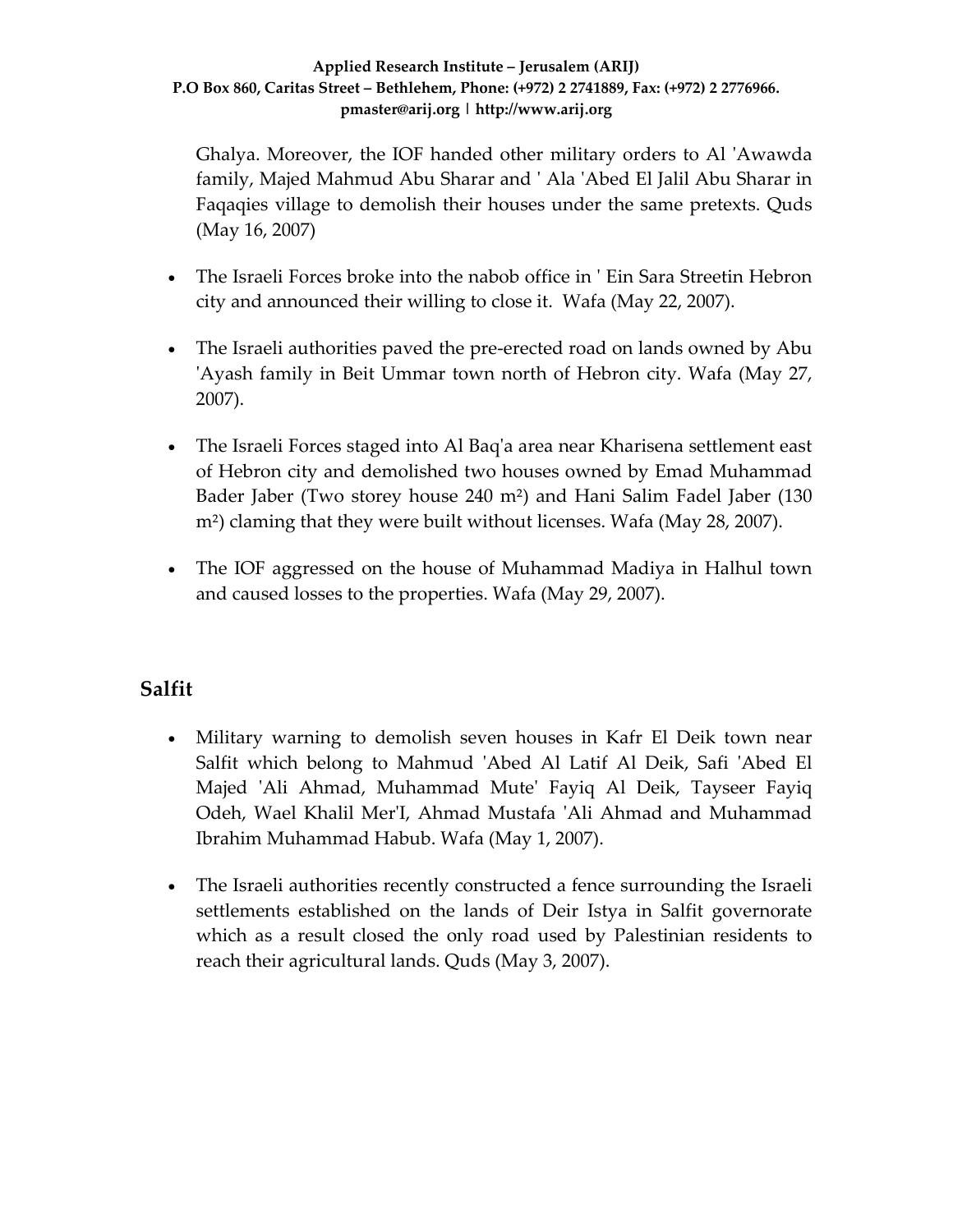- The Israeli forces closed the entrance of Yasof town east of Salfit with earth mounds in order to prevent Palestinian access to Salfit city. Wafa (May 5, 2007).
- The Israeli troops staged into Marda village north of Salfit and took over the house of Mahmud Ibrahim Al Khufash and forced residents to stay in one room, turning the house into a military barrack. Wafa (May 26, 2007).
- The IOF took over the house of Martyr Mazen Abu Al Wafa in Kafr Ad Deik town west of Salfit city and turned it into military watch point. Wafa (May 28, 2007)

### **Jenin**

- The Israeli troops staged into Jenin refugee camp and demolished several numbers of commercial stores and walls surrounding Palestinian houses. Among owners known was Ahmad Saʹed Balas. Moreover, severe loses were caused to the bakery owned by Shafeʹ Muhammad Salah in Kafr Dan village due to the Israeli aggression. Quds & Al Ayam (May 3, 2007).
- The Israeli forces invaded Jenin refugee camp took over several numbers of houses and turned them into military watch points, in addition the IOF set fire into a Palestinian house located in Al Damj neighborhood. Wafa (May 6, 2007).
- The Israeli Army aggressed on the bakery and the house owned by Shaf' Muhammad Saleh in Kafr Dan town west of Jenin city and caused damages to the properties. Quds (May 7, 2007).
- The Israeli authorities hindered Palestinian landowners from accessing their lands located at the southern part of Yaʹbad village claiming that they wonʹt access their lands if not having special permits issued by the Israeli Civil Administration. Wafa (May 14, 2007).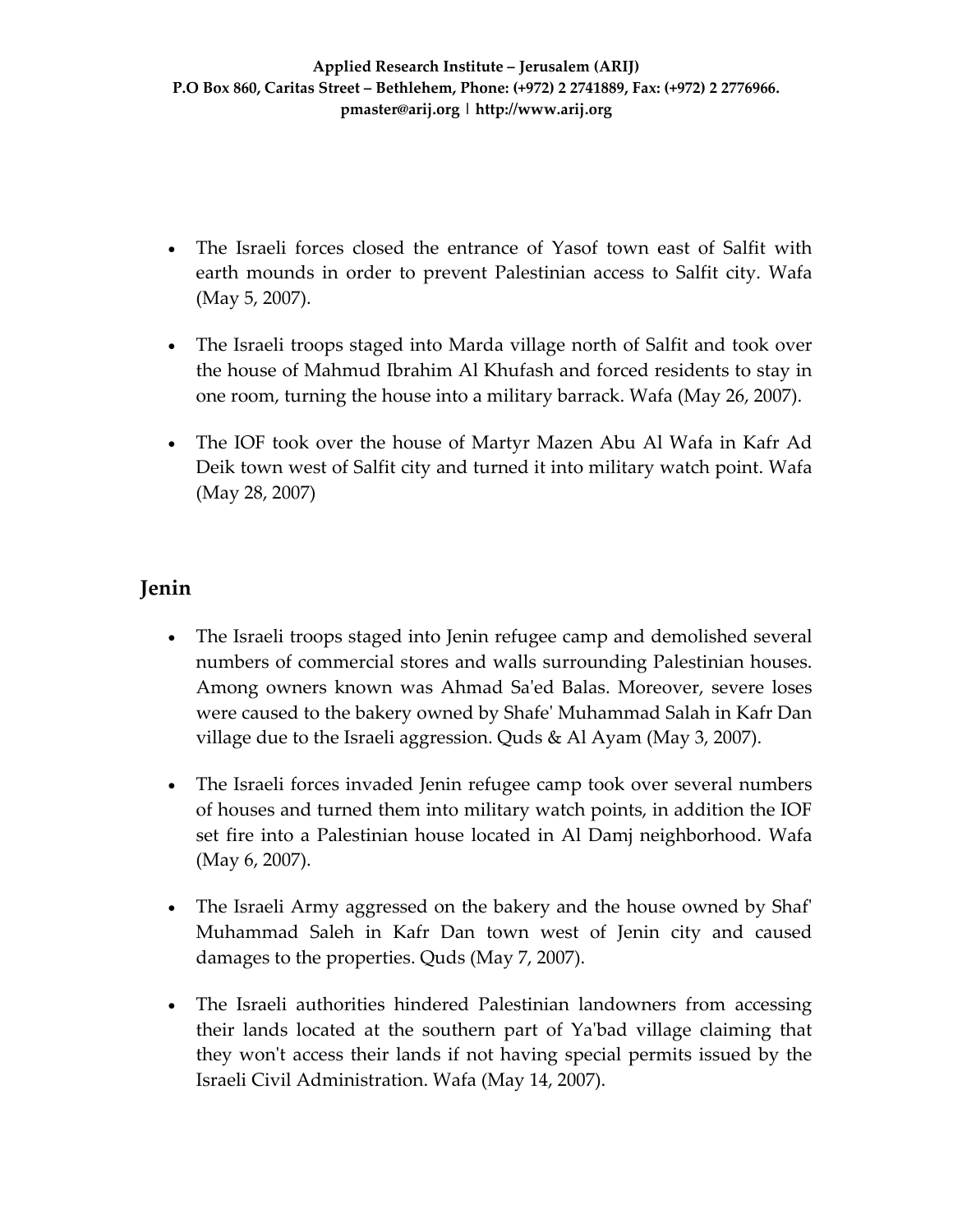- Barta'a Ash Sharqiya checkpoint southwest of Jenin city was transferred to a terminal and was handed to Israeli private company to take over it. Maan news (May 22, 2007)
- The Israeli forces broke into Nafha committee in Jenin city and dynamited entrances and caused severe losses to properties. Wafa (May 23, 2007).
- The Israeli forces broke into Al Waqf directorate in Jenin city and caused severe losses. Quds (May 27, 2007).
- The Israeli Forces partially demolished the house of Yaser Nazal in Qabatiya town to the west of Jenin city and also aggressed on his brothers houses, causing severe damages to the properties. Quds (May 27, 2007)

## **Tulkarem**

- The IOF closed the gate of Enav settlement to the east of Tulkarm north of the Wet Bank and hindered Palestinian access to and from the city under the pretext of renewing works. Wafa (May 1, 2007)
- The Israeli settlers of Haresh and Meser set fire into 150 dunums of lands in ʹAqaba village north of Tulkarm governorate. Moreover the settlers set fire three days ago into 80 dunums of lands planted with Olives and Almonds in Ramin village east of Tulkarm. Maan news (May 8, 2007)
- The Israeli troops staged into the southern neighborhood of Tulkarm city and surrounded the house of Saleh Asʹad Jalad. Quds (May 9, 2007).
- The Israeli forces intensified their militarized activities in Fir'un village south of Tulkarm city which caused panic to residents. Wafa (May 13, 2007).
- The Israeli bulldozers staged into Tulkarm city and razed the entrances of several numbers of commercial stores in the eastern neighborhood of the city. Quds (May 18, 2007).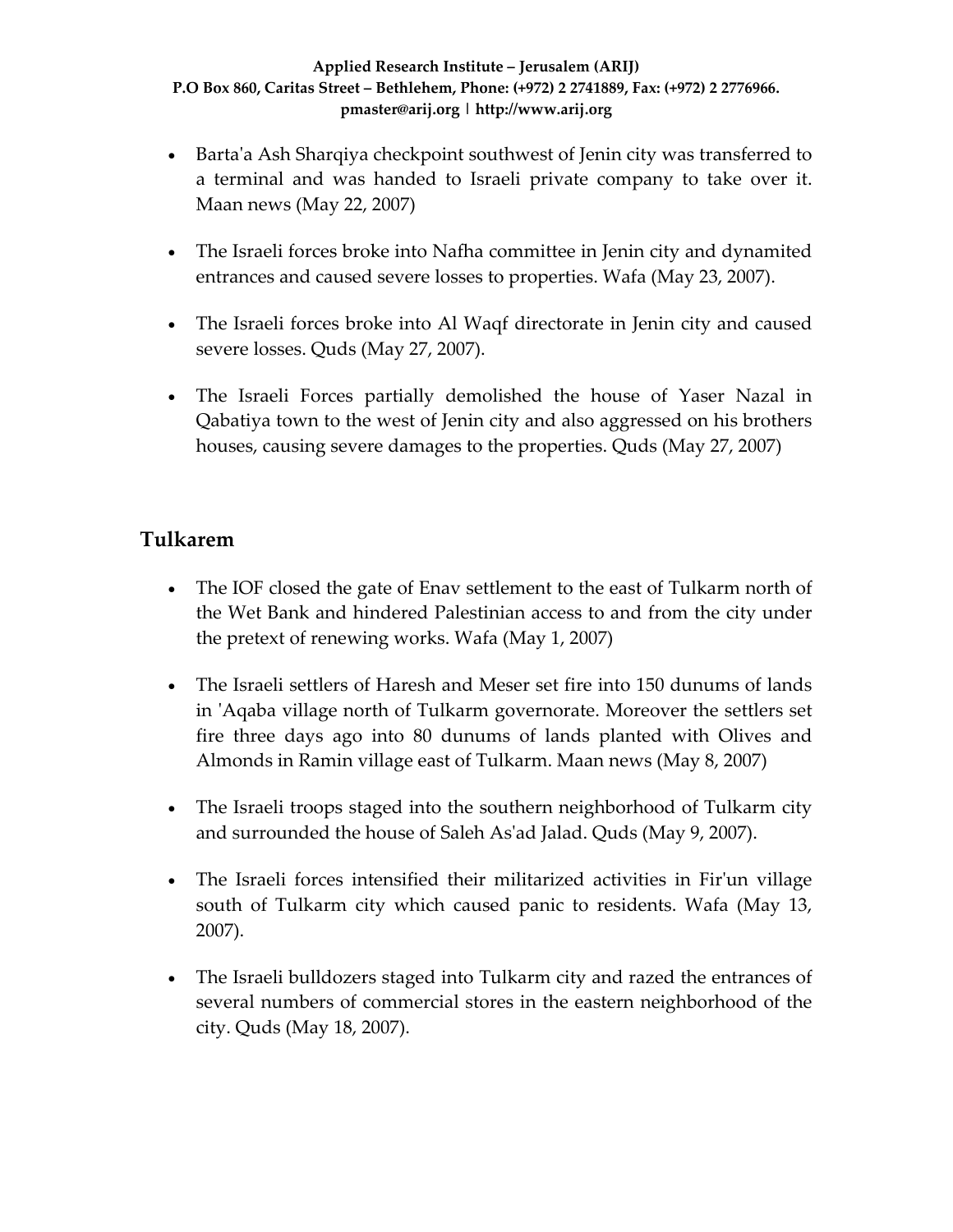### **Tubas**

- The IOF manning Tayaseer checkpoint hindered Palestinians in Bardala and 'Ein El Bayda from accessing their agricultural lands. Wafa (May 2, 2007)
- The Israeli troops erected temporary checkpoint on Tubas-Jenin road near Al Kafeir junction and stopped Palestinian cars for hours. Wafa (May 5, 2007)
- The IOF erected two temporary checkpoints on the road connecting Tubas city with Jenin and caused delays to Palestinians hidden to their destinations. Wafa (May 7, 2007)
- The Israeli forces handed out the residents Sufian Hussny Sbeih, Ni'ma Mahmud Rashy ʹAbed El Khaliq, Najed Sedqy Sbeih, Munjed Sedqy and Khaled Muhammad 'Ali Taleb military notices to demolish their houses in Al 'Aqaba village to the east of Tubas city claming that the houses were built without licenses. Maan news (May 8, 2007)
- The IOF handed 'Abed El Rahim Bsharat from Al Hadediya area east of Tubas city military warning to evacuate his house and prepare it for demolition. Wafa (May 9, 2007)
- The Israeli authorities handed out the village council of Al 'Aqaba east of Tubas city new map with military orders to demolish the houses of Majed, Munjed and Huda Sbeih, Na'ima 'Abed El Raziq and Sufian Sbeih. As a result the new map shows that Israel will confiscate 80% of the village and leave only 20% for the villagers. Quds (May 12, 2007)
- The Israeli settlers of Rotem erected two roads in Wadi El Maleh area in the northern valleys east of Tubas city. Wafa (May 13, 2007)
- The IOF continued their militarized activities in Wadi Al Maleh area in the northern valleys. Wafa (May 15, 2007)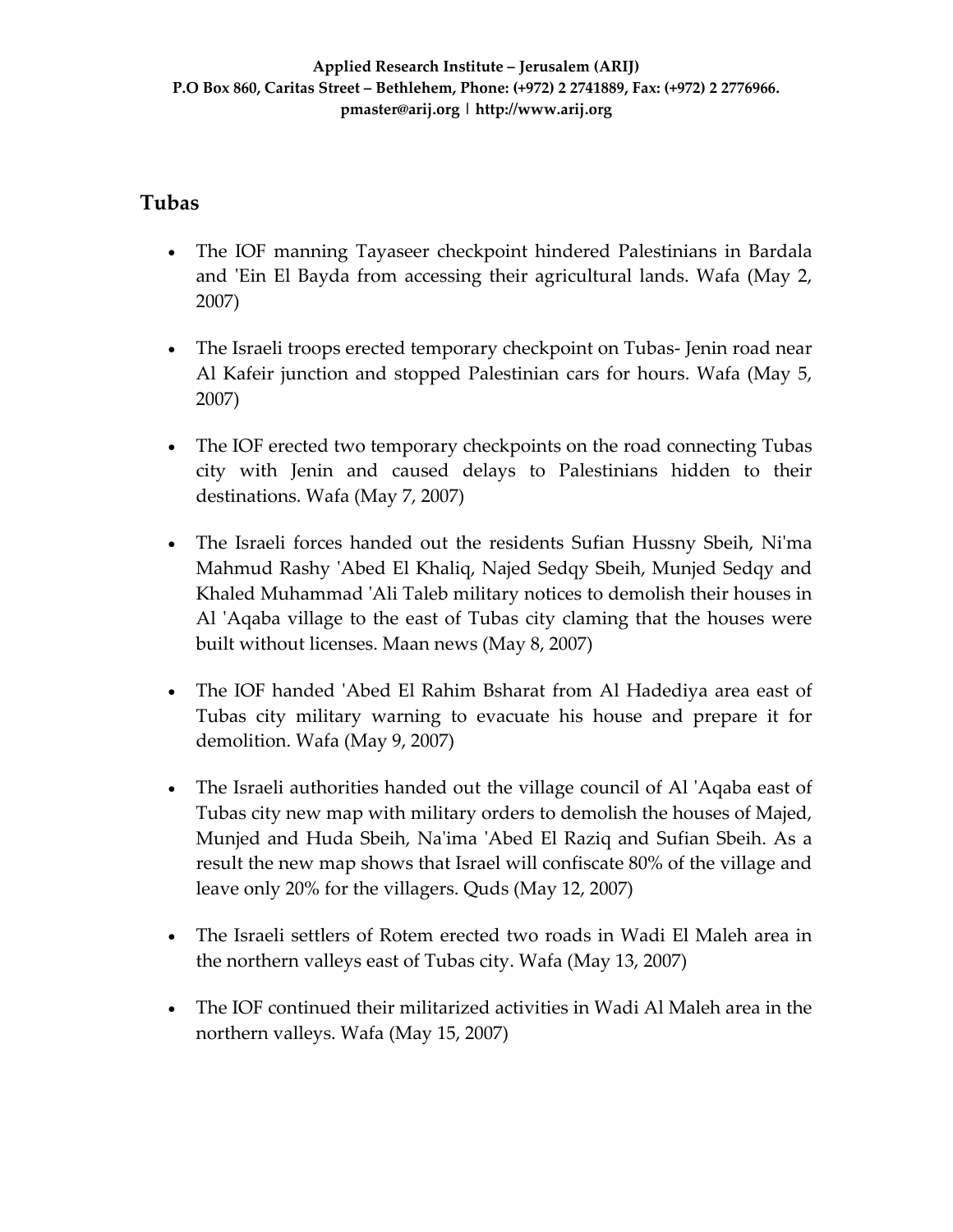- The Israeli settlers of Ro'i in Al Beqa'a area in Tubas published new advertisements for new resort to be constructed in the settlement which was a result will confiscate new lands in the area. Quds (May 16, 2007)
- The IOF erected temporary checkpoint on Tubas- Jenin road and abstracted Palestinian access. Wafa (May 20, 2007)
- The Israeli troops broke into the legalistal office in Tubas city north of the West bank, dynamited all entrances and stole all files. Wafa (May 23, 2007)
- The Israeli settlers of Rotem continued erecting colonial roads in Wadi Al Maleh area in Tubas. Wafa (May 27, 2007)
- The IOF handed military notice to a Palestinian resident in Bardala village in the northern valleys to demolish his agricultural pool. Wafa (May 30, 2007)

### **Nablus**

- The IOF closed Huwwara checkpoint to the south of Nablus city and prevented Palestinians from accessing to and from the city. Wafa (May 2, 2007).
- The Israeli bulldozers continued razing lands around Huwwara checkpoint in order to expand it and construct park lot in the area. Al Ayam (May 3, 2007)
- The Israeli Forces taking over the Palestinian building owned by Turky Khamus in Huwwara town south of Nablus city continued their aggressions against Palestinian residents in the area. Wafa (May 5, 2007)
- The IOF completely closed Za'tara checkpoint on Nablus-Salfit junction and hindered Palestinian access. It is worth mentioning that this checkpoint connects north of the West Bank with Ramallah and Al Bireh and the southern governorates. Wafa (May 6, 2007)
- The IOF re-erected Al Bathan checkpoint northeast of Nablus city on Nablus-Al Bathan road and prevented Palestinian movement. Wafa (May 6, 2007)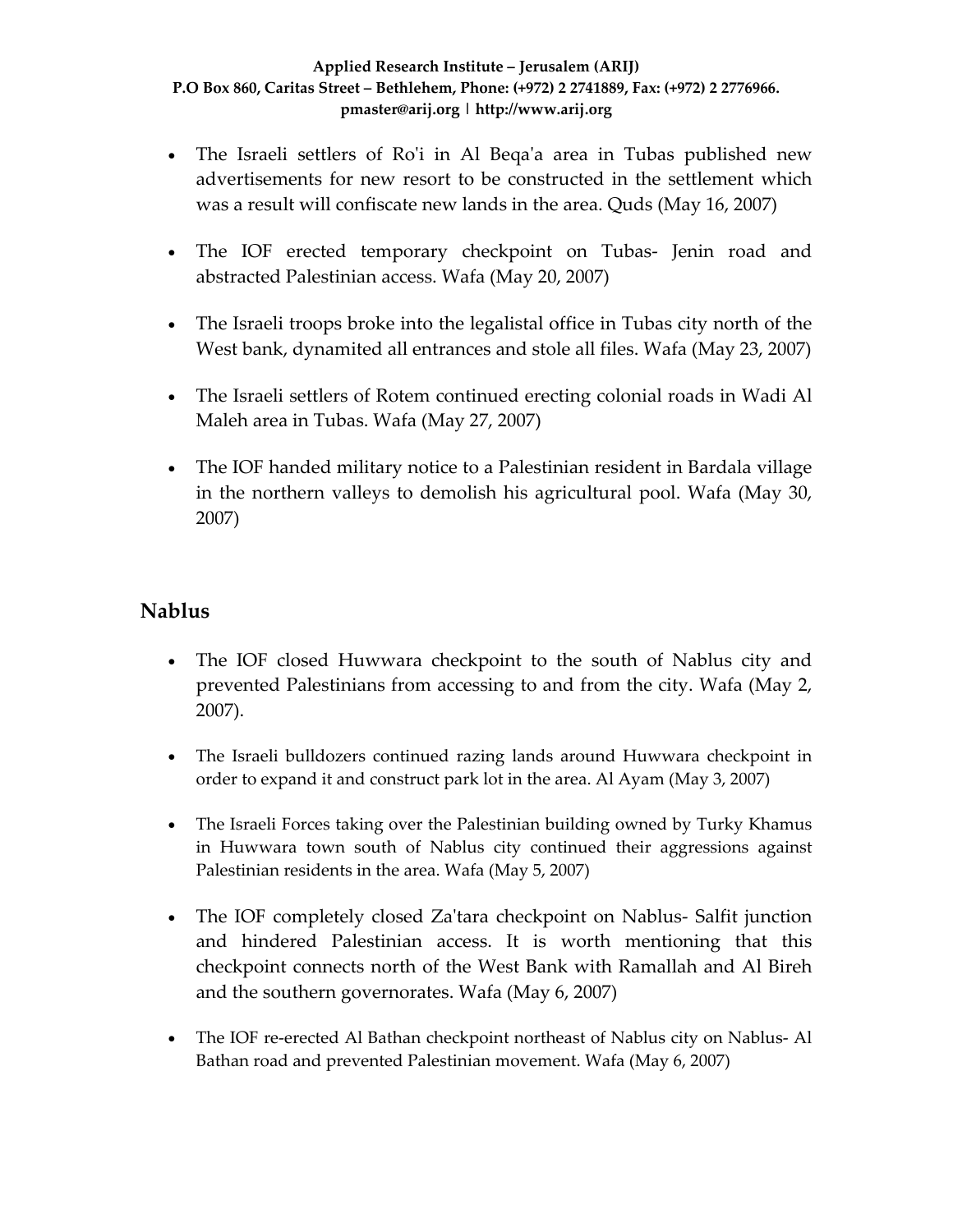- The IOF and without pre-notification closed the Vegetable market on the western entrance of Beita town near Nablus city. Wafa (May 7, 2007)
- The Israeli Forces closed Al Bathan checkpoint northeast of Nablus city and hindered Palestinian access. Wafa (May 11, 2007)
- The IOF erected several numbers of temporary checkpoints along Jenin-Nablus road and on the two alternative roads Al Kfeir‐ Tubas and Al Jarba‐ Sanour causing delays to Palestinians heading to their destinations. Wafa (May 12, 2007)
- The Israeli troops took over a residential building in Huwwara town south of Nablus city and turned it into military post after forcing all dwellers to evacuate it by force. Wafa (May 14, 2007)
- A new military order was handed to the resident Basher Mufed Masalha in Hija village to demolish his house under the pretext of not having building permits, as a result five dwellers will become homeless. Quds (May 18, 2007)
- The IOF broke into four local televisions in Nablus city and caused sever loses. Wafa (May 21, 2007)
- The Israeli forces broke into "Juthour" cultural center in Nablus city to the north of the West Bank confiscated all files and causing damages to the properties. Arabs48 (May 27, 2007)
- The Israeli settlers set fire into 40 dunums of lands planted with Wheat in Ramin plain between Tulkarm and Nablus . Lands belong to Kamal Zeidan and Nidal Sabri ʹAbed El Latif. Wafa (May 28, 2007)
- The Israeli Forces took over several numbers of houses in Al Dahiya neighborhood southeast of Nablus city and transferred them into military points. Wafa (May 30, 2007)

## **Jericho**

• The IOF erected new checkpoint on the eastern part of Jerusalem - Jericho road in order to prevent Palestinian residents of the West Bank from reaching the beaches of the Dead Sea . Quds (May 10, 2007).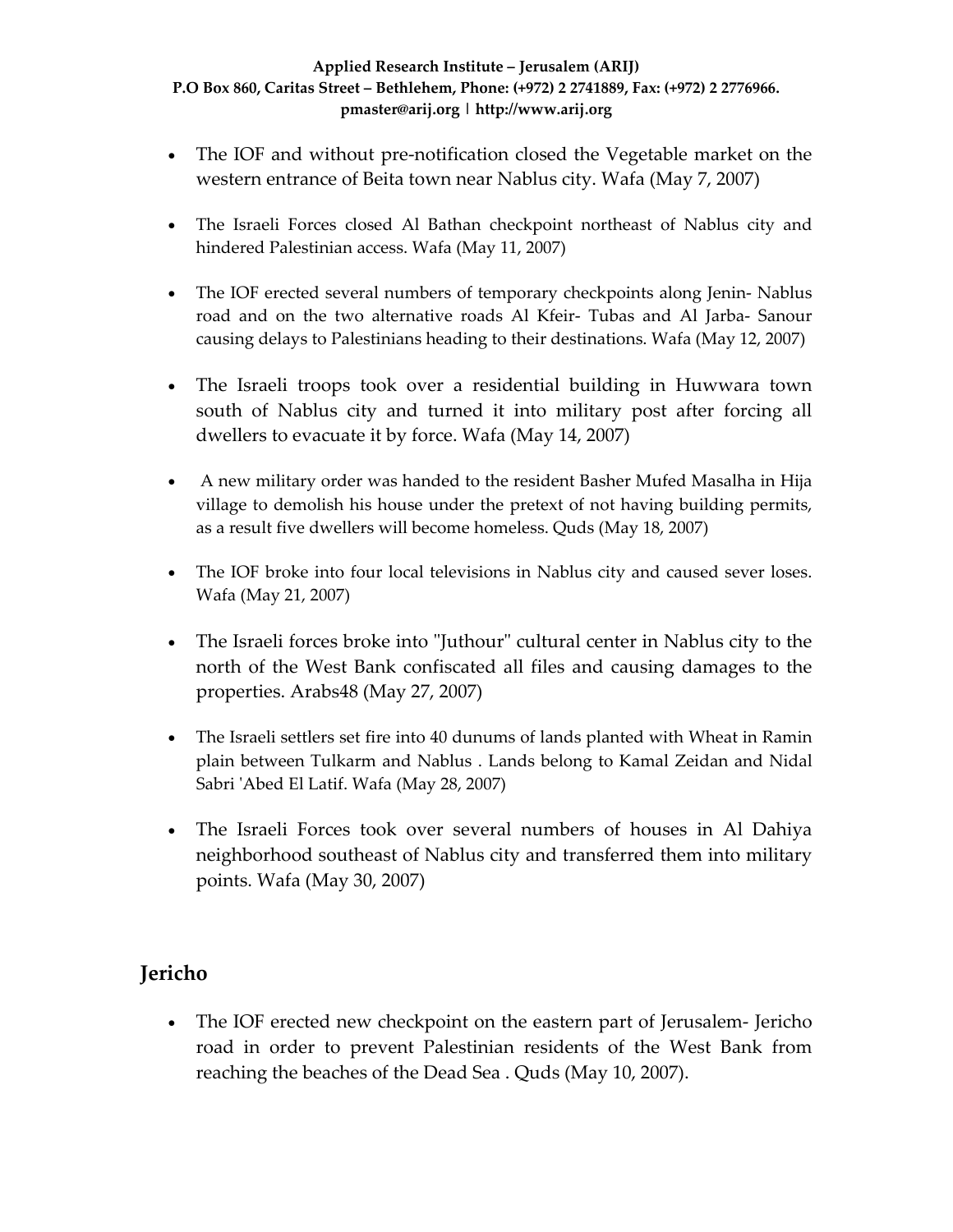### **Gaza**

- The Israeli bulldozers razed agricultural lands in Abu Safiya area in Jabalya camp and also in Beit Hanun town in order to ease their movements to the northern governorate. Maan news (May 3, 2007).
- The Israeli troops staged into the east of Beit Hanun town north of the strip under heavy barrage of gunfire and surrounded the house of Saʹadat family. Wafa (May 5, 2007).
- The Israeli forces opened fire at the Palestinian houses in the Bedouin village north of the Strip, causing panic to children and women. Wafa (May 8, 2007).
- A new Israeli plan to erect a security zone near the Segregation Wall in the Gaza Strip to prevent rocket shooting. Arabs48 (May 8, 2007).
- The IOF set fire into tens of dunums of lands planted with Wheat in Al Farahin area east of Khan Yunis south of the Strip. Lands belong to the families of Abu Latifa and Abu Shahin. Wafa (May 10, 2007)
- The Israeli forces set fire into agricultural field in Khuza'a town east of Khan Yunis south of the Gaza Strip. Quds (May 13, 2007)
- The Israeli forces fired at the Palestinian houses in Deir Al Balah and Al Maghazi areas, properties were damaged, causing severe losses. Wafa (May 15, 2007)
- A Palestinian house in Beit Lahiya town was set by fire due to the Israeli shelling on the area, causing severe losses. Wafa (May 18, 2007)
- The Israeli forces demolished two lethal workshops in Al Shaja'ya neighborhood east of Gaza city which belong to Al Samna and Abu Halema families. Wafa (May 19, 2007)
- The IOF shelled three lethal workshops in Beit Lahiya north of the Strip near

*Salah El Din Street. Wafa (May 20, 2007)* 

- The Israeli Forces destroyed a building owned by Al Haya family east of Gaza city, causing severe losses. Wafa (May 20, 2007)
- The IOF destroyed carpentry in Al Breij camp in the middle of the Gaza Strip which belong to Hamada family, causing severe losses. Wafa (May 22, 2007)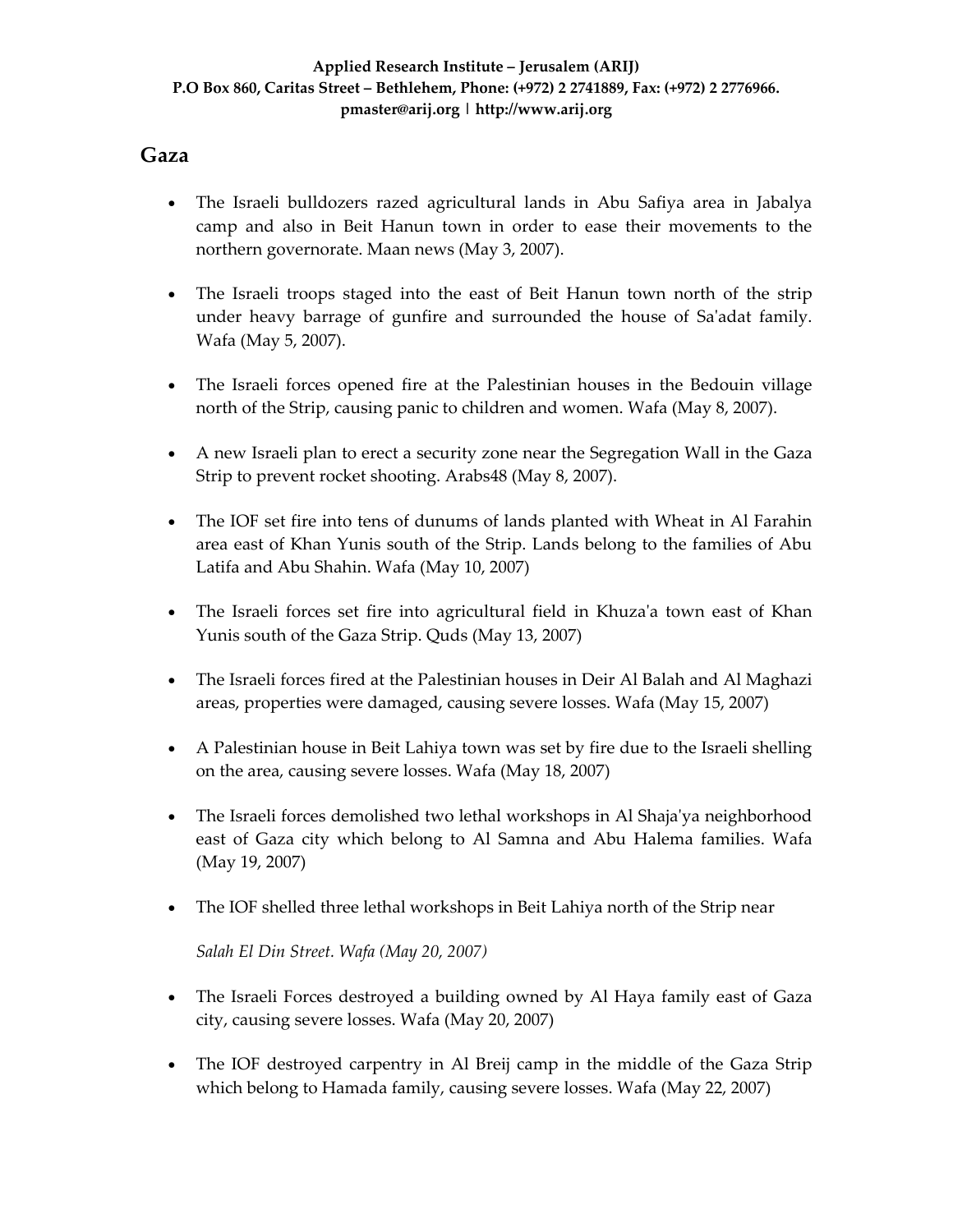- The IOF destroyed a lethal workshop owned by Al Daya family in Al Zaytoun neighborhood east of Gaza city. Wafa (May 22, 2007)
- The IOF shelled the house of Nu'man Abu Mhady in Al Nusayrat camp in the middle of Gaza Strip and caused damages. Whereby the IOF asked three families in Beit Hanun town to evacuate their houses in order to prepare them for demolition, among owners known were: Basil Shabat and Khadr 'Ebeid. Quds (May 22, 2007)
- The Israeli forces staged into Umm Al Wad area in Khaza'a town east of Khan Yunis under heavy barrage of gunfire and took over the house of Khalil Qdeh. Wafa (May 23, 2007).
- The IOF set fire into the Palestinian commercial stores in the middle of Gaza causing severe losses due to Israeli shelling. Wafa (May 23, 2007).
- The IOF shelled Al Borsa'y store for money change in Al Remal neighborhood in Gaza city, causing severe damages. Wafa (May 24, 2007).
- The IOF destroyed the house of Munear Al Na'uq in 'Izbet 'Abed Rabou to the east of Jabalya town due to the heavy shelling the area received. Quds (May 24, 2007).
- The IOF set fire into the carpentry of Zuhair 'Akel in Al Faluja area in Jabalya camp due to the heavy shelling the area received and caused severe losses. Wafa (May 26, 2007).
- The IOF shelled on a Palestinian house in AL Fakhura area west of Jabalay camp north of the Strip and destroyed a lethal workshop owned by Abu Daeir family in the area. Quds (May 26, 2007).
- The IOF destroyed Beit Hanun sport club and caused damages to the nearby houses due to the Israeli shelling on the area. Wafa (May 28, 2007).
- The Israeli Forces opened fire on the Palestinian houses in 'Abasan Al Jadeda town east of Khan Yunis governorate, causing panic to the children and women. Wafa (May 28, 2007) .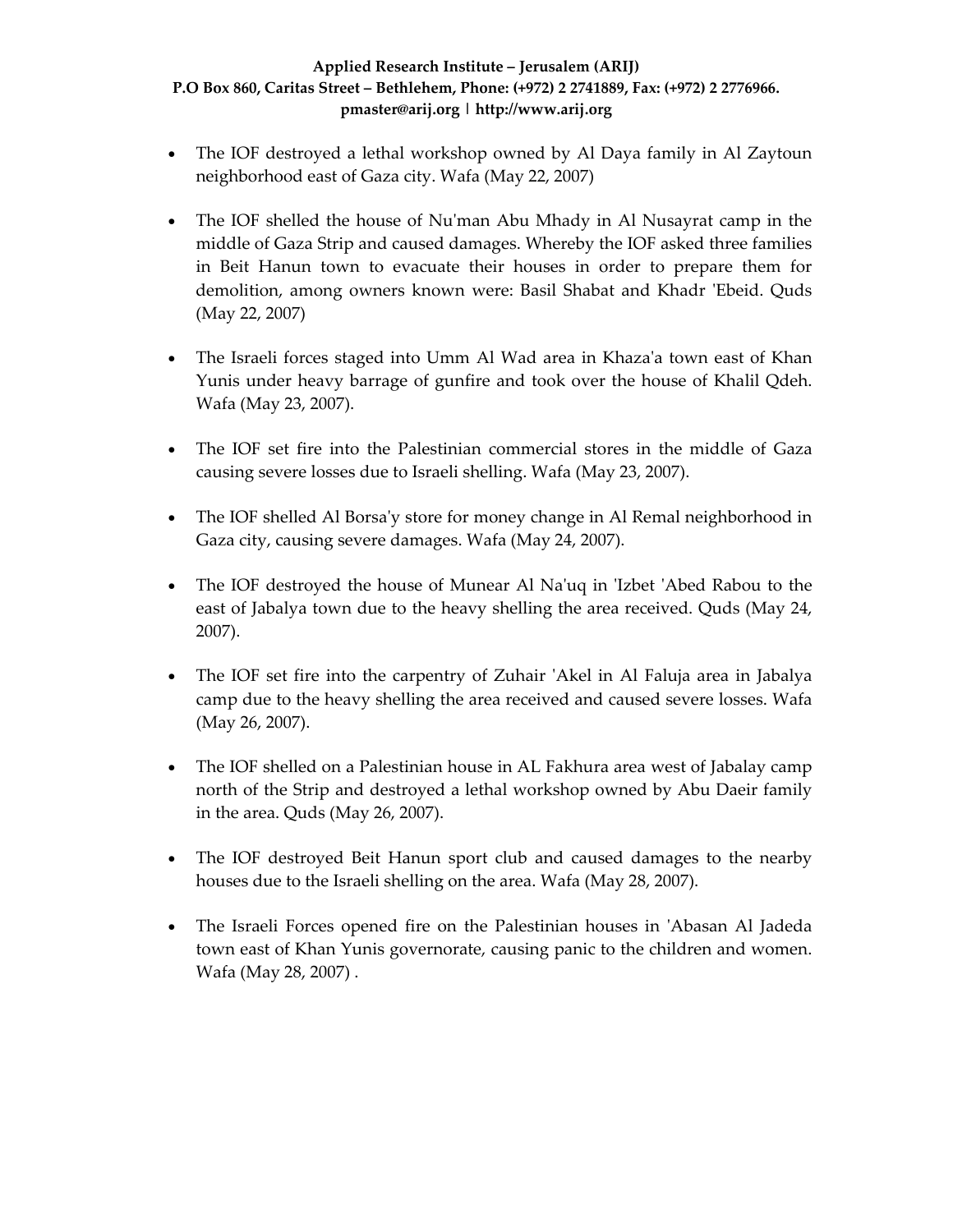### **Others**

- The Israeli Prime Minister Ehud Olmert asked Amir Pertez to evacuate all Israeli indiscriminate outposts throughout the Palestinian Territory . Arabs48 (May 1, 2007).
- The IOF is willing to close Haver well (12 meters deep) in Ramon area in the Negev . This well is one of the main resources the Arab Bedouins benefit from. Quds (May 1, 2007).
- 100 Palestinian houses are threatened of demolition in Kaf Qasem city inside 1948 borders. Arabs48 (May 6, 2007).
- The Israeli forces issued 22 military notices to demolish houses in Sa'owda village in the Negev claiming the houses were built without licenses. Among owners known was the house of Enas Al Atrash. Wafa (May 14, 2007)
- The Israeli minister of Housing Maer Shatret announced a plan to join 80% of the unrecognized Arab villages inside the 1948 borders. Arabs48 (May 13, 2007).
- The Israeli troops started demolishing the Palestinian houses in the unrecognized villages of ʹAtir and Umm Al Hayran in the Negev . Wafa (May 21, 2007)
- The IOF and for the first time after the disengagement plan will allow Israeli settlers to return to the Israeli dismantled settlement of Homesh north of the West Bank. Quds (May 25, 2007)
- The Israeli bulldozers uprooted more than 400 Olive trees in Al Mash-had village near Nazareth inside 1948 borders claming that lands were confiscated in 1967. Lands belong to Fared Shahada Abu Kayed, Saleh Yunis Rashid and the inheritance of Ahmad ʹAbed El Qader Rashid. Wafa & Arabs48 (May 29, 2007)